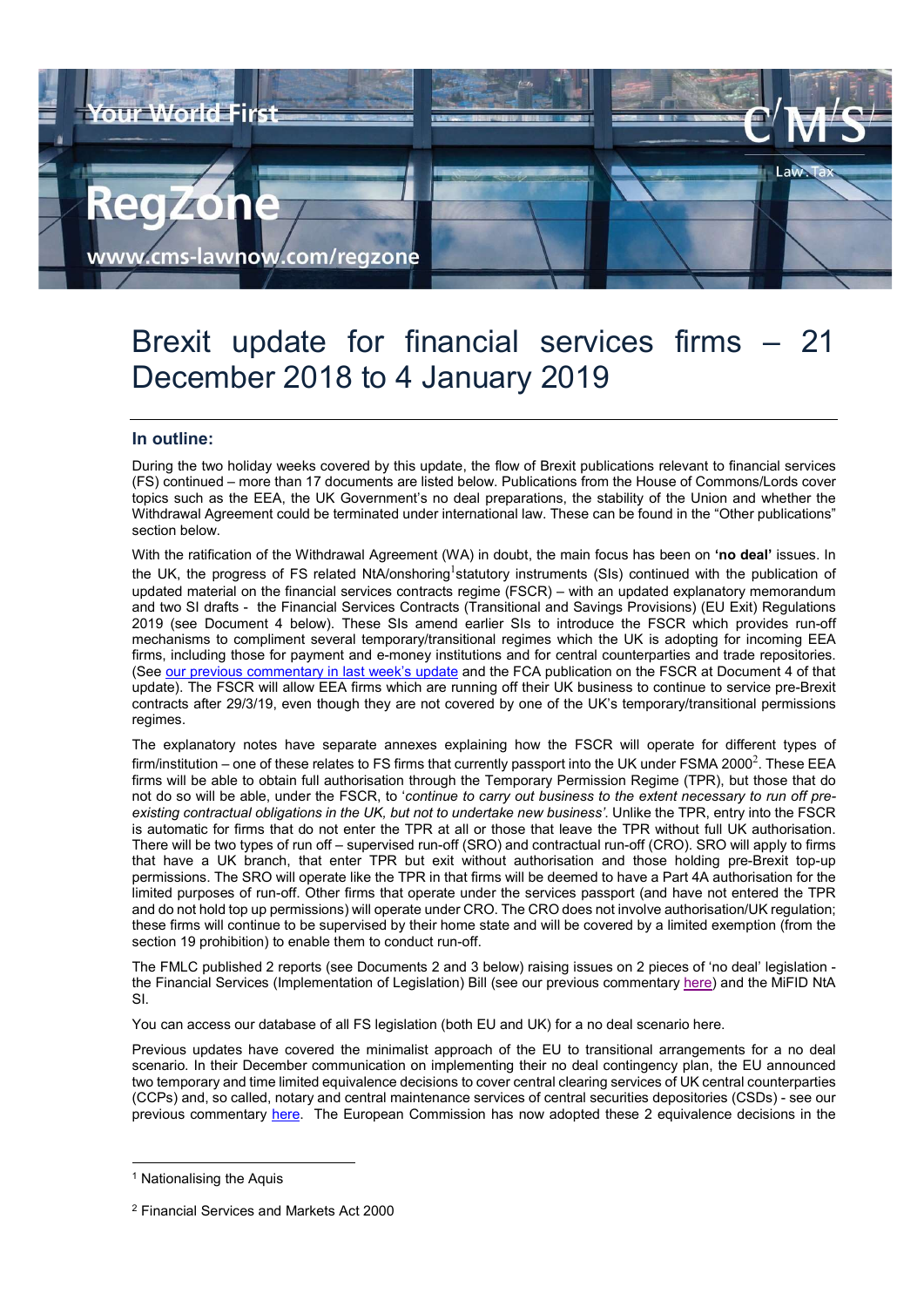form of Implementing Decisions (see Document 1 below). They have time limits of 30 March 2020 for CCPs and 30th March 2021 for CSDs.

It is interesting to see that the EU has no difficulty, when it suits its policy objectives, in making equivalence decisions for the UK, whilst the UK is still an EU member (effective at exit if the WA is not in force). The decisions contain the normal review of the requirements for equivalence; these include equivalent regulation of UK CCPs/CSDs, the need for cooperation arrangements with the UK (the importance of which is emphasised in the decision recitals) and the need for UK law to contain a similar reciprocal recognition regime. On the first issue, the decisions note that the UK will have identical regulation as a result of the NtA/onshoring process under the European Union (Withdrawal) Act 2018. On the last point, the decisions note that the NtA/onshoring process has resulted in the UK having the same third country recognition regimes as the EU.

Given the UK's mirror of EU regulation at the point when it leaves the FS single market (either on exit or at the end of the WA transitional period), one might have thought that the EU would be obliged to have a full set of UK equivalence/recognition decisions in place at that point - see our April 2017 report for analysis of the EU's equivalence assessment and decision making process. One would have thought that the UK satisfies all the equivalence requirements. As we explained in our previous update, however, the EU uses the possibility of granting, withdrawing or time-limiting equivalence decisions for broader political/negotiating objectives. As we explained, this issue has arisen in the context of the Swiss/EU negotiations, where the EU has now extended their equivalence/recognition decisions on Swiss trading venues but imposed a six-month time limit in order to maintain pressure on Switzerland to agree/ratify the new Swiss/EU institutional treaty – please click here to view the Commission's press release of 17th December 2018. If the Swiss fail to agree the treaty, the EU says there will be no further extension/renewal.

The EU's tactics are very similar to its approach to the Brexit negotiations. With the exception of the two temporary decisions, it has refused to provide no deal equivalence decisions. The non-binding Political Declaration (PD) to accompany the WA (see the commentary in our previous update here) provides for the parties 'endeavouring' to complete equivalence assessments by the end of June 2020 (without any commitment as to the equivalence decisions themselves, when they would take effect or their duration etc.). In the context of a negotiated outcome – rather than a no deal scenario – this very vague commitment in a non-binding declaration seems a de minimis achievement by HMG (particularly given that this is the only commitment that HMG secured on DRC <sup>3</sup>based access - and given that it had abandoned entirely its original objective of preferential access in FS). Another interesting aspect of the Swiss case (from a UK perspective) is that the EU has sought to assert objective grounds for their approach, namely that because of the close ties between EU and Swiss markets, reciprocity/equivalence is only appropriate if there is the strong institutional framework (as provided by the new treaty). The are obvious parallels with the UK position.

# 1. EC: BREXIT IMPLEMENTING DECISIONS

-

The following have been published in the Official Journal: Commission Implementing Decision (EU) 2018/2030 of 19 December 2018 determining, for a limited period of time, that the regulatory framework applicable to central securities depositories of the United Kingdom of Great Britain and Northern Ireland is equivalent in accordance with Regulation (EU) No 909/2014 of the European Parliament and of the Council and Commission Implementing Decision (EU) 2018/2031 of 19 December 2018 determining, for a limited period of time, that the regulatory framework applicable to central counterparties in the United Kingdom of Great Britain and Northern Ireland is equivalent, in accordance with Regulation (EU) No 648/2012 of the European Parliament and of the Council. The Commission Implementing Decision 2018/2030 can be accessed here and the Commission Implementing Decision 2018/2031 can be accessed here.

# 2. FMLC: FINANCIAL SERVICES (IMPLEMENTATION OF LEGISLATION) BILL

FMLC has written to the Treasury (HMT) raising concerns with regard to legal certainty, specifically in relation to "in-flight" legislation. FMLC suggests that the Bill fails to take into account EU Level 2 legislation that does not come into effect before exit day and which will not therefore be retained under the Withdrawal Act and the list in Clause 1 of the Bill limits the scope of HMT's power to make regulations to implement "in-flight" legislation to only those identified in the list. The report can be accessed here.

"The "in-flight" legislation listed in Clause 1(2) does not take into account those pieces of E.U. Level 2 legislation like Commission Delegated Regulations which implement regulatory technical standards ("RTS") issued by European Supervisory Authorities in support of Level 1 legislation—that do not come into effect before exit day and will not therefore be retained under the Withdrawal Act. Anticipating this, HM Government has, by way of the Financial Regulators' Powers (Technical Standards etc.) (Amendment etc.) (EU Exit) Regulations 2018 (the "Financial Regulators' Powers Regulations"), bestowed upon the Financial Conduct Authority (the "FCA"), the Prudential Regulation Authority (the "PRA"), the Bank of England and the Payment Systems Regulator (collectively the "regulators") the power to make "standards instruments" prescribing U.K. binding technical standards ("U.K.

 $3$  Dual recognition coordination (DRC) is explained in Chapter 1 of our April 2017 Report. DRC is a broad term to cover a variety of techniques such as "mutual recognition", "home state recognition/supervision", "deference", "substituted compliance" and "passporting".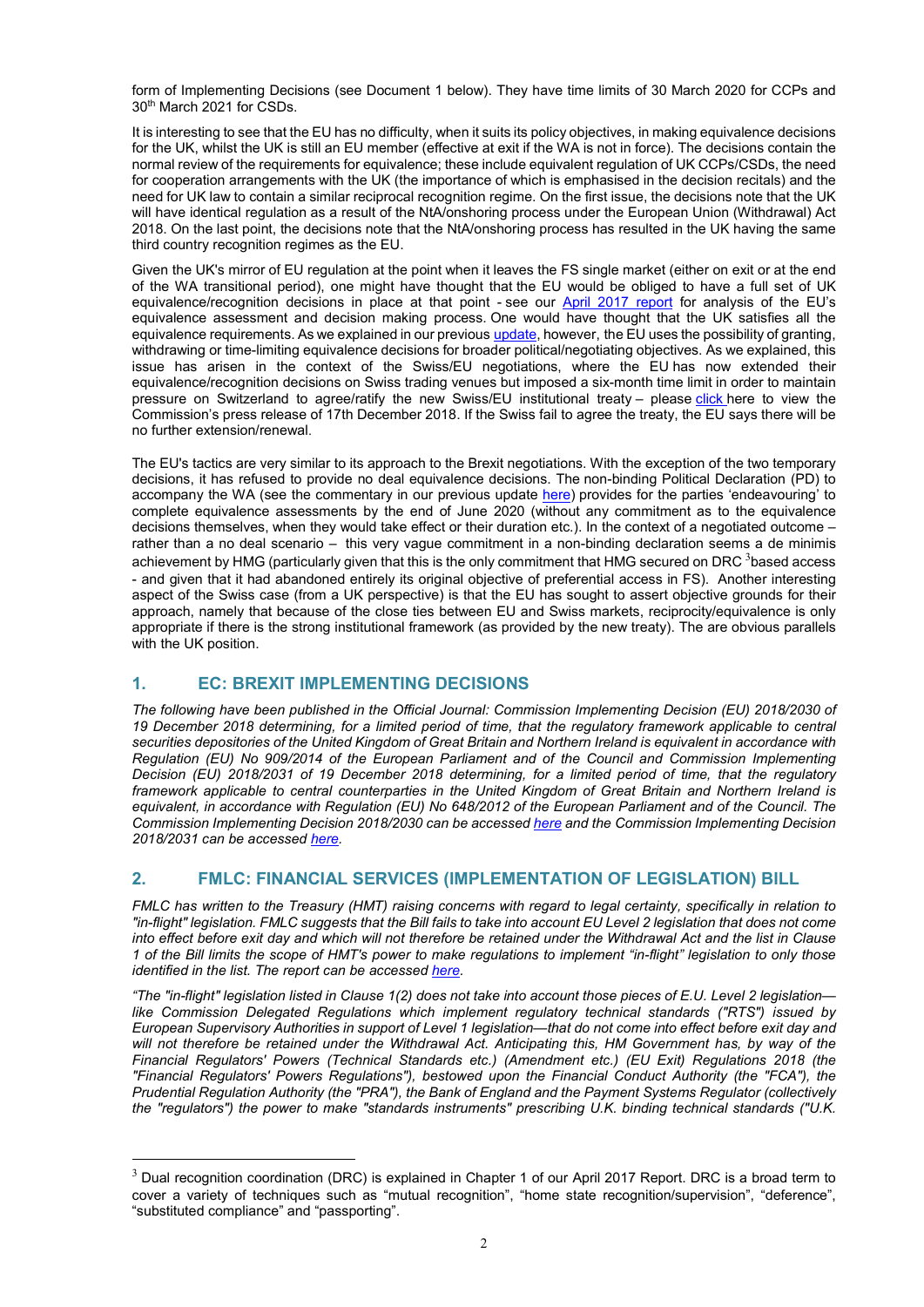BTS"). "Onshoring" statutory instruments published under the Withdrawal Act contain provisions permitting regulators to make such BTS.

 $[...]$ 

A second complexity arises because the list in Clause 1 of the Bill limits the scope of HM Treasury's power to make regulations to implement "in-flight" legislation to only those identified therein. The FMLC is given to understand that the list sensibly comprises only those pieces of "in-flight" legislation which would fall under the purview of HM Treasuiy. The effect of this, however, is that those pieces of "in-flight" legislation which are not specific to financial services but which nevertheless impose obligations and requirements on financial markets participants will not be implemented by this means post-Brexit."

# 3. FMLC: MARKETS IN FINANCIAL INSTRUMENTS - ONSHORING

FMLC's report considers legal uncertainties arising from the changes proposed by the Markets in Financial Instruments (Amendment) (EU Exit) Regulations 2018, including equivalence, information and thresholds published in the EU after exit day; and the new powers and functions given to FCA. The full report can be accessed here.

"This paper considers legal uncertainties arising from the changes proposed by the draft Markets in Financial Instruments (Amendment) (EU Exit) Regulations 2018 (the "draft MiFI SI"). The draft MiFI SI makes amendments to retained law derived from Directive 2014/65/EU on markets in financial instruments ("MiFID II Directive") and Regulation (EU) No 600/2014 on markets in financial instruments ("MiFIR") (known collectively as "MiFID II"). These are the key pieces of E.U. legislation which govern the buying, selling and organised trading of financial instruments, such as shares, bonds, units in collective investment schemes and derivatives. MiFID II has been implemented in the U.K. through several pieces of domestic secondary legislation, including the Financial Services and Markets Act 2000 (Markets in Financial Instruments) Regulations 2017 (the "MiFI Regulations 2017"), the Financial Services and Markets Act 2000 (Regulated Activities) Order 2001 (the "RAO") and the Data Reporting Services Regulations 2017. Each of these is also amended by the draft MiFI SI."

# 4. DRAFT FINANCIAL SERVICE CONTRACTS (TRANSITIONAL AND SAVING PROVISION) (EU EXIT) AND DRAFT FINANCIAL SERVICE CONTRACTS (TRANSITIONAL AND SAVING PROVISION) (EU EXIT) (NO. 2) REGULATIONS 2019

Draft Regulations laid before Parliament under paragraphs 1(1) and (2) and 12(1) of Schedule 7 to the European Union (Withdrawal) Act 2018, for approval by resolution of each House of Parliament. The first draft SI can be accessed here and the second draft SI can be accessed here. The explanatory note for the regulations can be accessed here.

"Upon exit from the EU, EEA financial services providers who hold existing EEA passporting permissions to carry out regulated activity in the UK will lose these rights. This means that where these providers do not enter the UK's temporary permissions regimes (as set out in previously published policy notes) they may not be able to meet existing contractual obligations, as performing regulated activities in the UK without these permissions could be a criminal activity. This could lead to, for example, EEA firms lacking permissions to pay insurance claims to UK consumers. In addition, there are risks to UK firms if CCPs or TRs do not enter, or are removed from, the relevant temporary regime without the necessary permissions to continue to provide services in the UK.

This SI provides a run-off mechanism to several temporary regimes which will allow existing contracts to continue being serviced post-exit:

- the Temporary Permissions Regime (TPR) for FSMA firms
- the TPR for payments and e-money institutions
- the Temporary Recognition Regime (TRR) for CCPs and the Temporary Registration Regime (TRR) for Trade Repositories (TRs)

This will mitigate the risk of a residual cliff-edge for providers that are not captured by the above temporary regimes."

# Other publications from the RegZone Brexit news feed

# HoL: Withdrawal Agreement: Section 13(1)(c) of the European Union (Withdrawal) Act 2018

This HoL library briefing paper has been prepared in advance of a debate scheduled to take place on 9, 10 and, provisionally, 14 January 2019 on " section 13(1)(c) of the European Union (Withdrawal) Act 2018, taking note of the negotiated withdrawal agreement and the framework for the future relationship". The full paper can be accessed here.

# Draft Financial Services and Markets Act 2000 (Amendment) (EU Exit) Regulations 2019

Explanatory notes in relation to this SI have been published and they can be accessed here.

ESMA: Joint meeting of the Board of Supervisors and the SMSG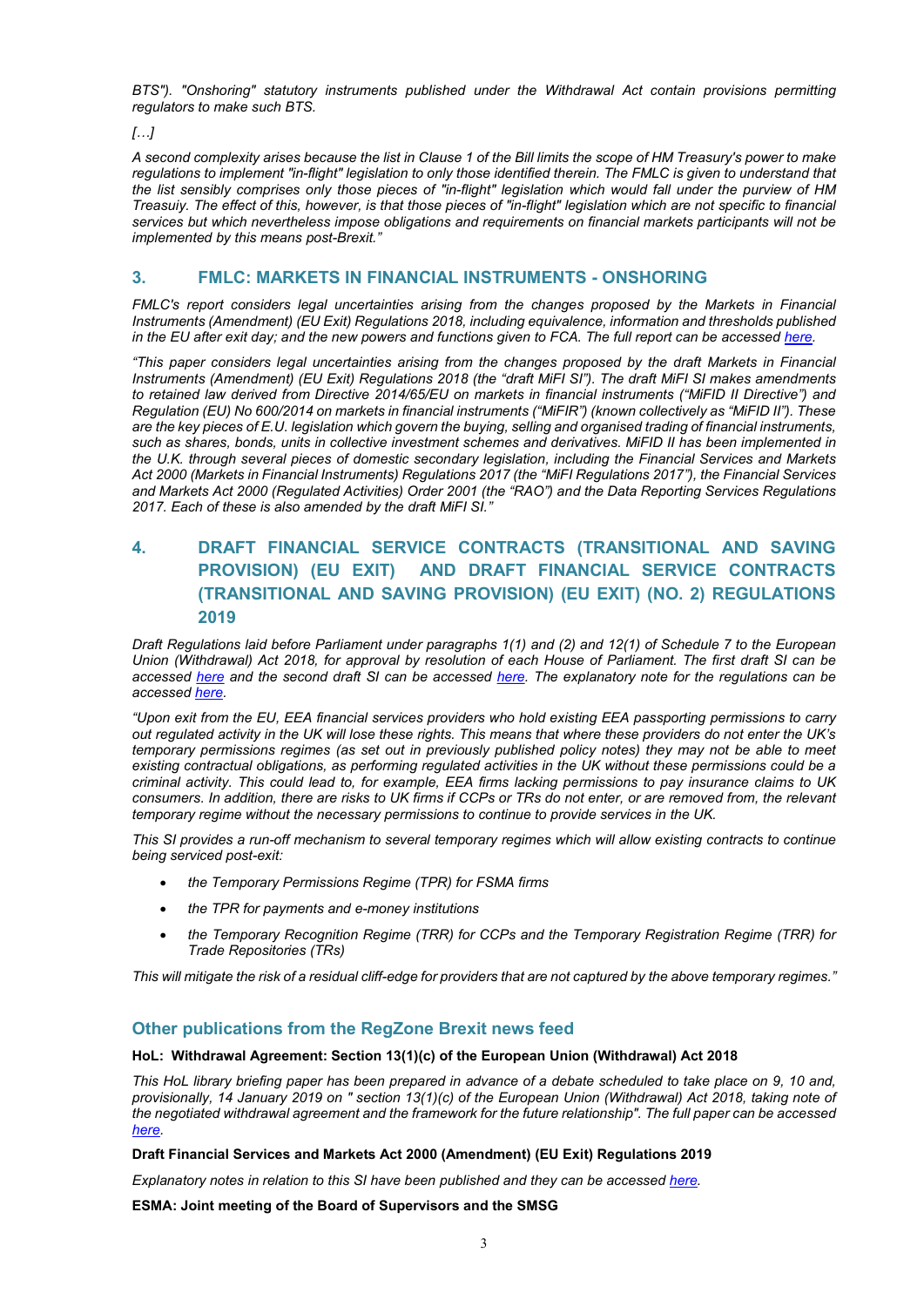ESMA has now published a note of a meeting held on 8 November 2018. Topics include: no-deal Brexit, fintech and MiFID II implementation. The note can be accessed here.

# ECB: Interview with Sabine Lautenschläger

ECB has published the text of an interview conducted on 30 December 2018. Topics include ECB and preparations for no-deal Brexit. The full text can be accessed here.

## ECB: Supervisory priorities for 2019

ECB has set out its supervisory priorities for 2019, which include Brexit preparations, how banks measure and manage risks such as cyber risk and credit risk. The full publication can be accessed here.

## HoC: What if there's no Brexit deal?

This updated HoC library briefing considers how a no-deal Brexit might come about, the constitutional implications for the UK and the devolved administrations, and what the impact might be in a range of policy areas (including financial services). The full briefing paper can be accessed here.

#### HoC: The EEA

This library briefing paper outlines the institutional structure of the EEA, its pros and cons and the debate over withdrawal from the EEA. The full paper can be accessed here.

#### HoL: Leaving the EU: stability of the UK's union

This library briefing has been prepared ahead of a HoL debate on 17 January 2019. The full paper can be accessed here.

## HoC: Could the Withdrawal Agreement be terminated under international law?

This HoC Library briefing note considers provisions in the Vienna Convention on the Law of Treaties for terminating and denouncing treaties and arguments about whether these might apply in this particular case. The full report can be accessed here.

# Department for Exiting the EU: UK government's preparations for a 'no deal' scenario

This guidance note has been updated and can be accessed here.

## HMT: Record of the meeting between BoE and HMT of 12 December 2018

HMT has now published the record of the meeting between Mark Carney and Philip Hammond to discuss the November 2018 financial stability report. Topics include: the resilience of the UK financial system to Brexit. The full publication can be accessed here.

## Draft Insurance Distribution (Amendment) (EU Exit) Regulations 2019

Draft Regulations laid before Parliament under paragraph 1(1) of Schedule 7 to the European Union (Withdrawal) Act 2018, for approval by resolution of each House of Parliament. The draft SI can be accessed here.

# The Mortgage Credit (Amendment) (EU Exit) Regulations 2019

Draft Regulations laid before Parliament under paragraph 1(1) of Schedule 7 to the European Union (Withdrawal) Act 2018, for approval by resolution of each House of Parliament. The draft SI can be accessed here.

CMS RegZone publishes weekly updates (available via email, on-line and via Twitter) on Brexit developments for financial services firms. These provide analysis and commentary on significant developments during the week in question. A daily digest of Brexit news (without analysis or commentary) is also available by email here and online via the RZ news wizard here (both of these can be filtered using the Brexit topic). Links to publications are contained in each update; publications released before the updates commenced in April 2018 can be found in a bibliography here. CMS RegZone publication 'Where we stand' provides an overview of the current position in a single report; this is updated regularly to take account of the key developments from the weekly updates.

# **Contact**



+44 (0)20 7367 2877

paul.edmondson@cms-cmno.com



5 January 2019